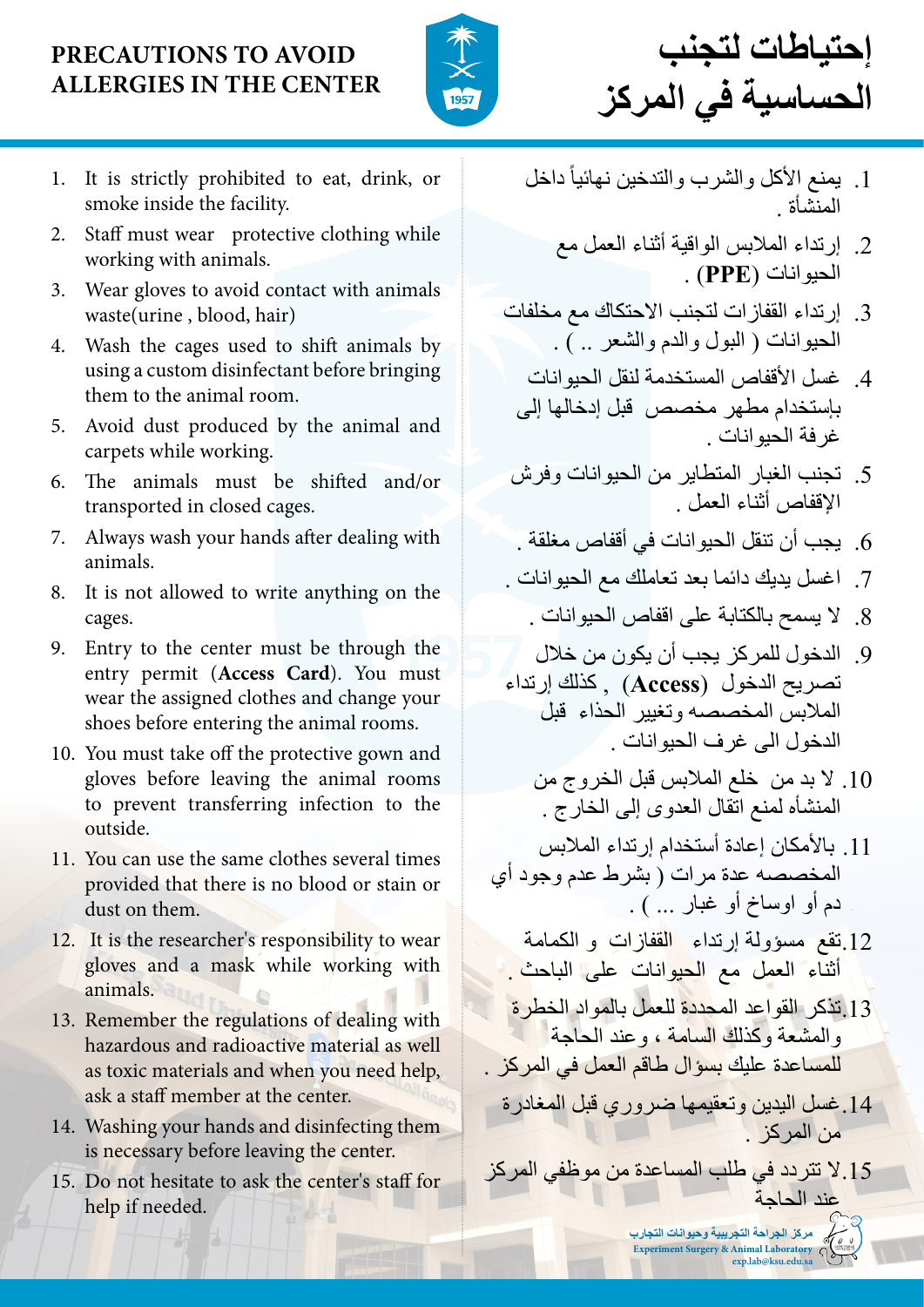- 1. The animals must be transferred in closed cages.
- 2. Living laboratory animals should be kept in approved areas within the center and when shifted out, they must be kept in the air-purifying devices.
- 3. Disposal of dead animals should be performed in a healthy way as followed in the hospital (yellow box). Also, it is prohibited to bring dead animals to the facility.
- 4. Dirty cages (used cages) must always be covered until they are cleaned.
- 5. Remember always to be careful while carrying animals.
- 6. The researcher or the visitor must adhere to the center's regulations
- 7. Discard the protective gown and gloves before leaving the center.

aud University

## **Avoiding infection transmission outside the facility**



**تجنب نقل العدوى خارج المنشأة**

- .1 يجب أن تنقل الحيوانات في صناديق مغلقة .
- .2 حيوانات المختبر الحية يجب ان تبقى في مناطق معتمدة داخل المركز وعند إخراجها يجب أن تبقى في جهاز تنقية الهواء.
- .3 التخلص من الحيوانات الميتة يجب ان يكون بطريقة صحية كما هو مستـخدم في المستــشفيات ( الصندوق الأصفر (، وكذلك يمــنع إدخال حيوانات ميتة إلى المركز .
- 4. الأقفاص المتسخة ( المستعملة ) يجب أن تغطى وتبقى مغطاه باستمرار حتى يتم غسلها .
- .5 تذكر دائما أن تكون حذرا عند حمل الحيوانات .
	- .6 على الباحث او الزائر التقيد بجميع لوائح وانظمة المركز .
- .7 على الباحث خلع اللباس الوقائي والقفزات قبل الخروج من المركز .